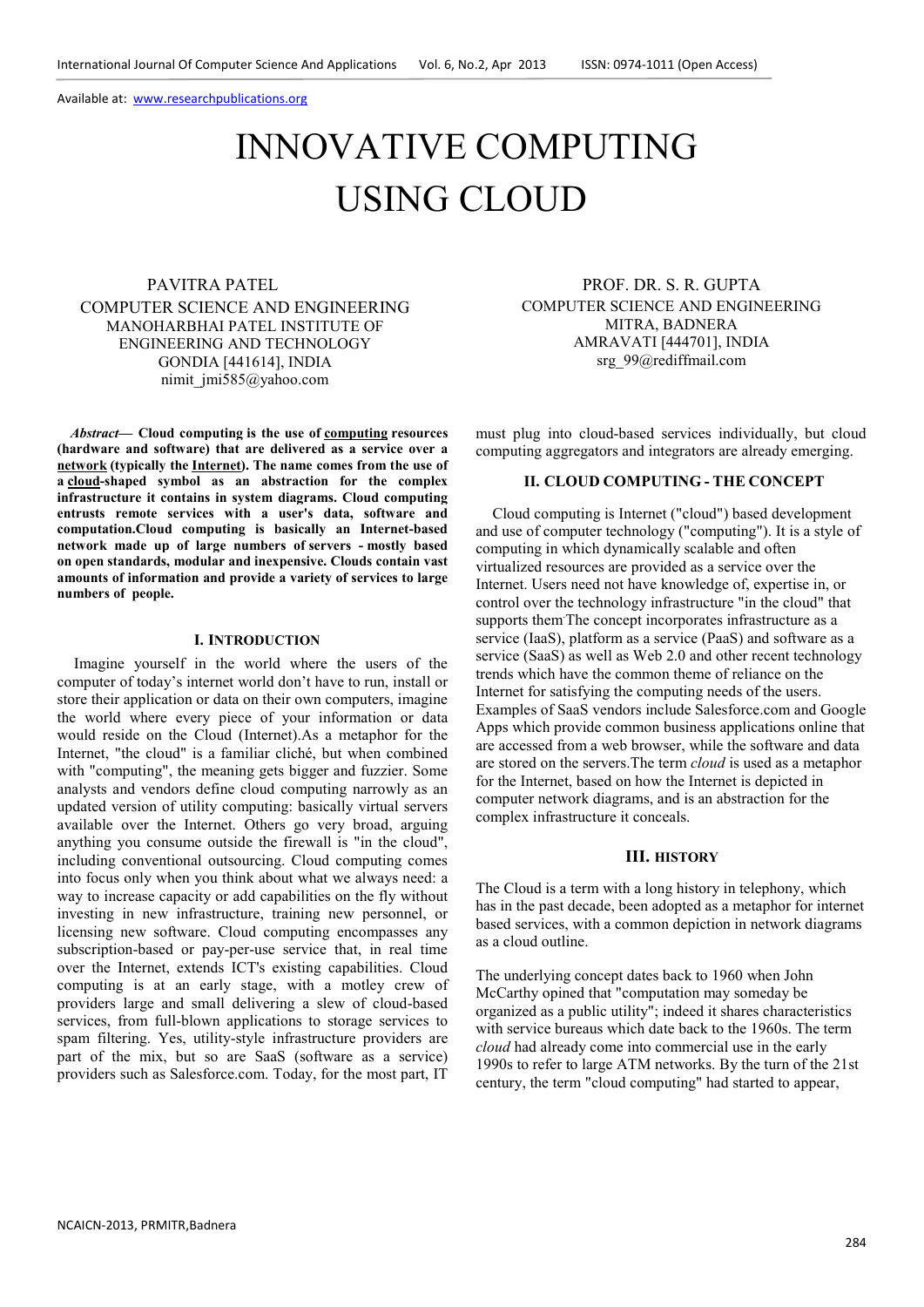although most of the focus at this time was on Software as a service (SaaS).

In 1999, Salesforce.com was established by Marc Benioff, Parker Harris, and his fellows. They applied many technologies of consumer web sites like Google and Yahoo! to business applications. They also provided the concept of "On demand" and "SaaS" with their real business and successful customers. The key for SaaS is being customizable by customer alone or with a small amount of help. Flexibility and speed for application development have been drastically welcomed and accepted by business users.

IBM extended these concepts in 2001, as detailed in the Autonomic Computing Manifesto -- which described advanced automation techniques such as self-monitoring, selfhealing, self-configuring, and self-optimizing in the management of complex IT systems with heterogeneous storage, servers, applications, networks, security mechanisms, and other system elements that can be virtualized across an enterprise.

Amazon.com played a key role in the development of cloud computing by modernizing their data centers after the dot-com bubble and, having found that the new cloud architecture resulted in significant internal efficiency improvements, providing access to their systems by way of Amazon Web Services in 2005 on a utility computing basis.

2007 saw increased activity, with Google, IBM, and a number of universities embarking on a large scale *cloud computing* research project, around the time the term started gaining popularity in the mainstream press. It was a hot topic by mid-2008 and numerous cloud computing events had been scheduled.

In August 2008, Gartner Research observed that "organizations are switching from company-owned hardware and software assets to per-use service-based models" and that the "projected shift to cloud computing will result in dramatic growth in IT products in some areas and in significant reductions in other areas."

# **IV. KEY CHARACTERISTICS**

**Cost** is greatly reduced and capital expenditure is converted to operational expenditure. This lowers barriers to entry, as infrastructure is typically provided by a third-party and does not need to be purchased for one-time or infrequent intensive computing tasks. Pricing on a utility computing basis is fine-grained with usage-based options and minimal or no IT skills are required for implementation.

- *Device and location independence:* enable users to access systems using a web browser regardless of their location or what device they are using, e.g., PC, mobile. As infrastructure is off-site (typically provided by a third-party) and accessed via the Internet the users can connect from anywhere.
- **Multi-tenancy:** enables sharing of resources and costs among a large pool of users, allowing for:
	- o **Centralization** of infrastructure in areas with lower costs (such as real estate, electricity, etc.)
	- o **Peak-load capacity** increases (users need not engineer for highest possible loadlevels)
	- o **Utilization and efficiency** improvements for systems that are often only 10-20% utilized.
- **Reliability** improves through the use of multiple redundant sites, which makes it suitable for business continuity and disaster recovery. Nonetheless, most major cloud computing services have suffered outages and IT and business managers are able to do little when they are affected.
- **Scalability** via dynamic ("on-demand") provisioning of resources on a fine-grained, selfservice basis near real-time, without users having to engineer for peak loads. Performance is monitored and consistent and loosely-coupled architectures are constructed using web services as the system interface.
- **Security** typically improves due to centralization of data, increased security-focused resources, etc., but raises concerns about loss of control over certain sensitive data. Security is often as good as or better than traditional systems, in part because providers are able to devote resources to solving security issues that many customers cannot afford. Providers typically log accesses, but accessing the audit logs themselves can be difficult or impossible.
- **Sustainability** comes about through improved resource utilization, more efficient systems, and carbon neutrality. Nonetheless, computers and associated infrastructure are major consumers of energy.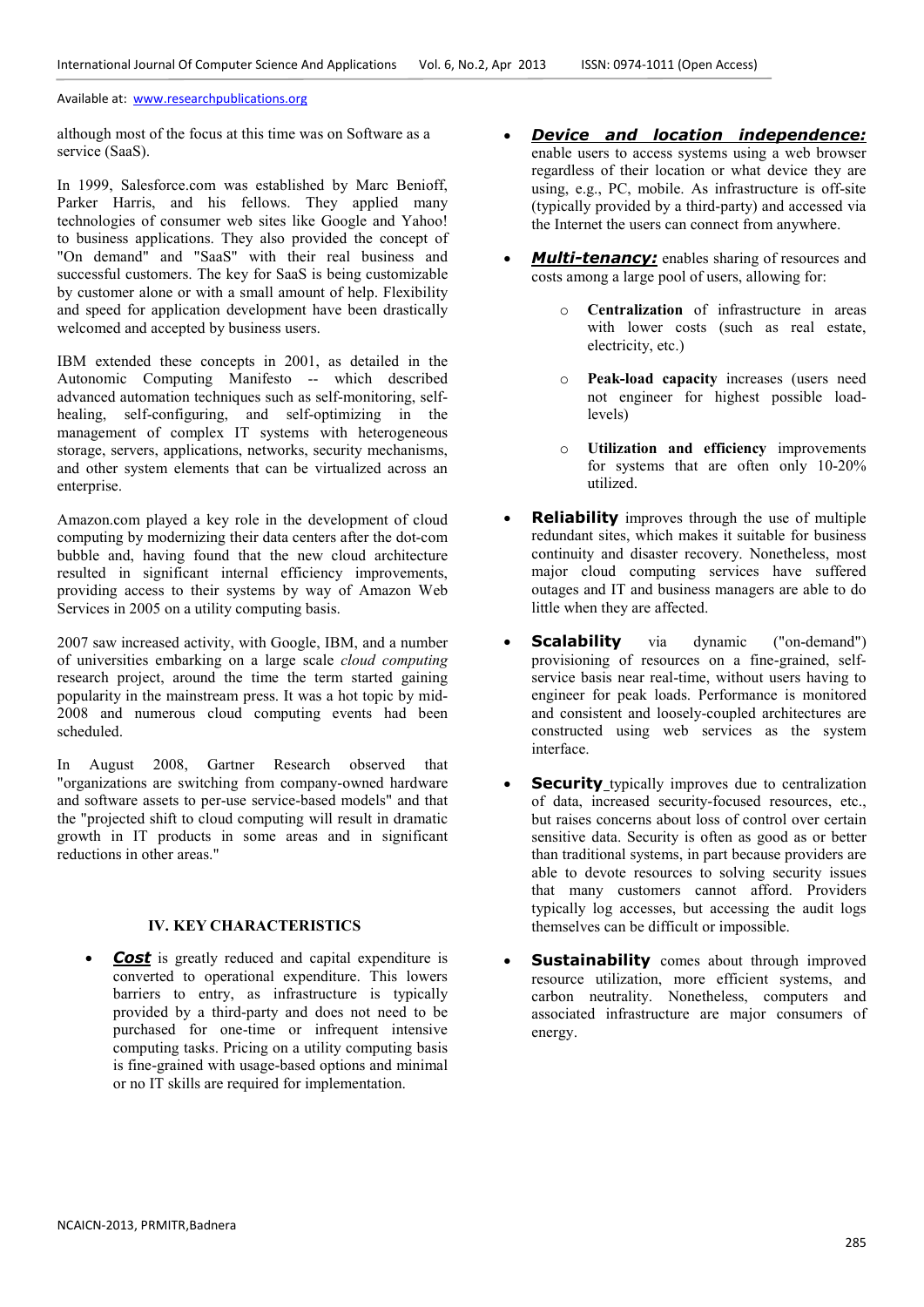#### **V. ARCHITECTURE**

Cloud architecture, the systems architecture of the software systems involved in the delivery of *cloud computing*, comprises hardware and software designed by a *cloud architect* who typically works for a *cloud integrator*. It typically involves multiple *cloud components* communicating with each other over application programming interfaces, usually web services.

This closely resembles the UNIX philosophy of having multiple programs doing one thing well and working together over universal interfaces. Complexity is controlled and the resulting systems are more manageable than their monolithic counterparts.

Cloud architecture extends to the client, where web browsers and/or software applications access *cloud applications*.

Cloud storage architecture is loosely coupled, where metadata operations are centralized enabling the data nodes to scale into the hundreds, each independently delivering data to applications or user.

# **VI. TYPES**

• **Public cloud** 

Public cloud or external cloud describes cloud computing in the traditional mainstream sense, whereby resources are dynamically provisioned on a fine-grained, self-service basis over the Internet, via web applications/web services, from an off-site third-party provider who shares resources and bills on a fine-grained utility computing basis.

## • **Private cloud**

Private cloud and internal cloud are neologisms that some vendors have recently used to describe offerings that emulate cloud computing on private networks. These products claim to "deliver some benefits of cloud computing without the pitfalls", capitalizing on data security, corporate governance, and reliability concerns*.* 

While an analyst predicted in 2008 that private cloud networks would be the future of corporate IT, there is some uncertainty whether they are a reality even within the same firm. Analysts also claim that within five years a "huge percentage" of small and medium enterprises will get most of their computing resources from external cloud computing providers as they "will not have economies of scale to make it worth staying in the IT business" or be able to afford private clouds.

The term has also been used in the logical rather than physical sense, for example in reference to platform as service offerings, though such offerings including Microsoft's Azure Services Platform are not available for on-premises deployment.

# • **Hybrid cloud**

A hybrid cloud environment consisting of multiple internal and/or external providers "will be typical for most enterprises".

## **VII. ROLES**

#### • **Provider**

A cloud computing provider or cloud computing service provider owns and operates live cloud computing systems to deliver service to third parties. The barrier to entry is also significantly higher with capital expenditure required and billing and management creates some overhead. Nonetheless, significant operational efficiency and agility advantages can be realized, even by small organizations, and server consolidation and virtualization rollouts are already well underway. Amazon.com was the first such provider, modernizing its data centers which, like most computer networks, were using as little as 10% of its capacity at any one time just to leave room for occasional spikes. This allowed small, fast-moving groups to add new features faster and easier, and they went on to open it up to outsiders as Amazon Web Services in 2002 on a utility computing basis.

• **User**

A user is a consumer of cloud computing. The privacy of users in cloud computing has become of increasing concern. The rights of users are also an issue, which is being addressed via a community effort to create a bill of rights.

• **Vendor**

A vendor sells products and services that facilitate the delivery, adoption and use of cloud computing. For example:

- Computer hardware (Dell, HP, IBM, Sun Microsystems)
	- o Storage (Sun Microsystems, EMC, IBM)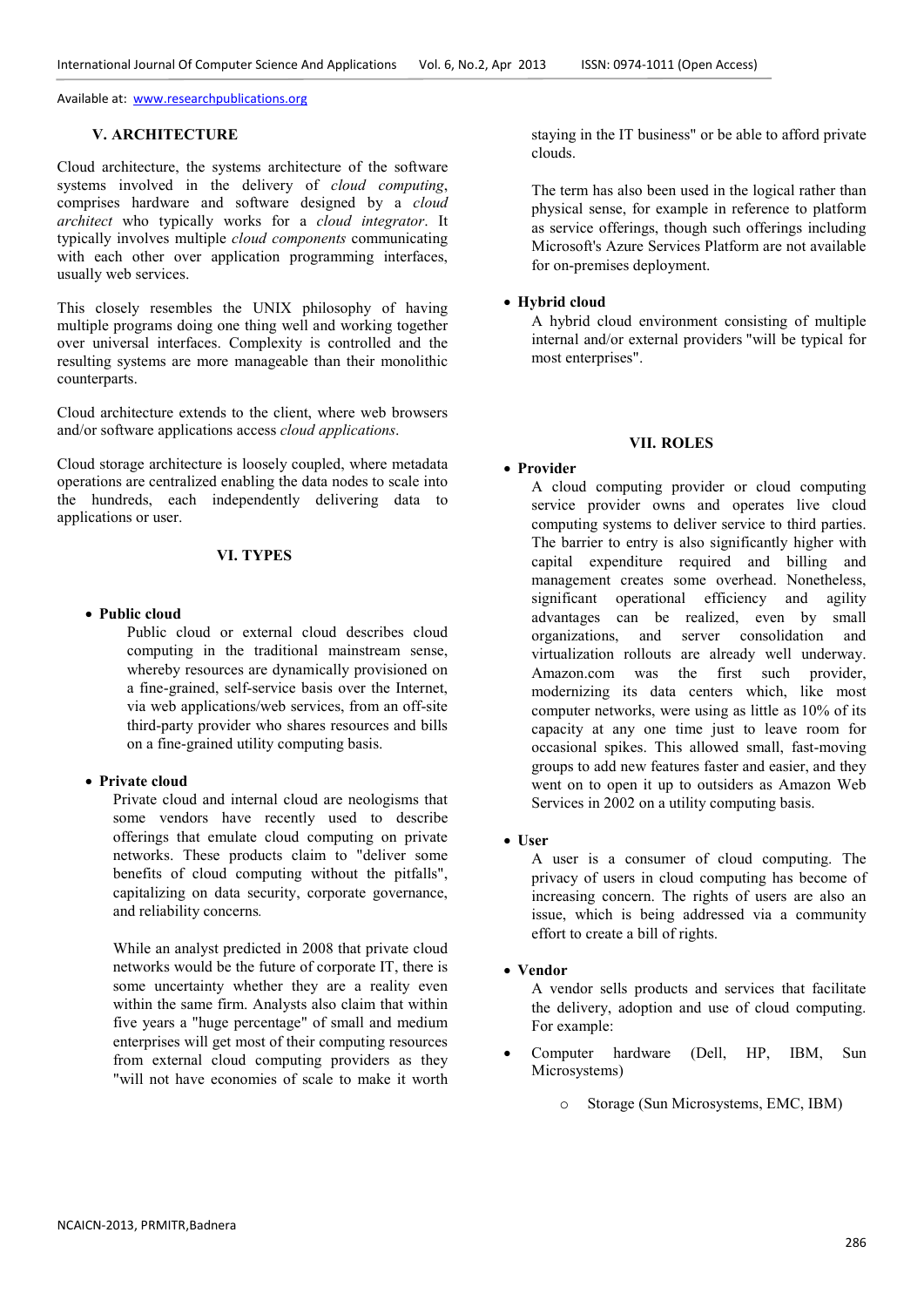- o Infrastructure (Cisco Systems)
- Computer software (3tera, Hadoop, IBM, RightScale)
	- o Operating systems (Solaris, AIX, Linux including Red Hat)
	- o Platform virtualization (Citrix, Microsoft, VMware, Sun xVM, IBM)

#### **VIII. PRICING**

Amazon charges customers in two primary ways:

- Hourly charge per virtual machine
- Data transfer charge

The hourly virtual machine rate is fixed, based on the capacity and features of the virtual machine. Amazon advertising describes the pricing scheme as "you pay for resources you consume," but defines resources such that an idle virtual machine is consuming resources, as opposed to other pricing schemes where one would pay for basic resources such as CPU time.

Customers can easily start and stop virtual machines to control charges, with Amazon measuring with one hour granularity. Some are thus able to keep each virtual machine running near capacity and effectively pay only for CPU time actually used.

# **IX. CLOUD (OPERATING SYSTEM)**

Cloud is a "browser based Operating system" created by 'Good OS LLC', a Los Angeles-based corporation. The company initially launched a Linux distribution called gOS which is based on Ubuntu, now in its third incarnation

#### • **Browser and Operating System**

Cloud is a combination of a simplified operating system that runs just a web browser, providing access to a variety of web-based applications that allow the user to perform many simple tasks without booting a full-scale operating system. Because of its simplicity, Cloud can boot in just a few seconds. The operating system is designed for Netbooks, Mobile Internet Devices, and PCs that are mainly used to browse the Internet. From Cloud the user can quickly boot into the main OS, because Cloud continues booting the main OS in the background*.* 

Combining a browser with a basic operating system also allows the use of cloud computing, in which applications and data "live and run" on the Internet instead of on the hard drive.

Cloud can be installed and used together with other operating systems, or can act as a standalone operating system. When used as a standalone operating system, hardware requirements are relatively low.

#### • *Reception*

.

Early reviews compared the operating system's user interface to Mac OS X and noted the similarity of its browser to Google Chrome, although it is actually based on a modified Mozilla Firefox browser.

## **X. PRODUCTS AND SERVICES**

#### **1) Customer Relationship Management**

Salesforce.com's CRM solution is broken down into several applications: Sales, Service & Support, Partner Relationship Management, Marketing, Content, Ideas and Analytics.

## **2) Force.com Platform**

Salesforce.com's Platform-as-a-Service product is known as the Force.com Platform. The platform allows external developers to create add-on applications that integrate into the main Salesforce application and are hosted on salesforce.com's infrastructure.

These applications are built using Apex (a proprietary Javalike programming language for the Force.com Platform) and Visualforce (an XML-like syntax for building user interfaces in HTML, AJAX or Flex).

#### **3) AppExchange**

Launched in 2005, AppExchange is a directory of applications built for Salesforce by third-party developers which users can purchase and add to their Salesforce environment. As of September 2008, there are over 800 applications available from over 450 ISVs.

## **4) Customization**

Salesforce users can customize their CRM application. In the system, there are tabs such as "Contacts", "Reports", and "Accounts". Each tab contains associated information. For example, "Contacts" has fields like First Name, Last Name, Email, etc.